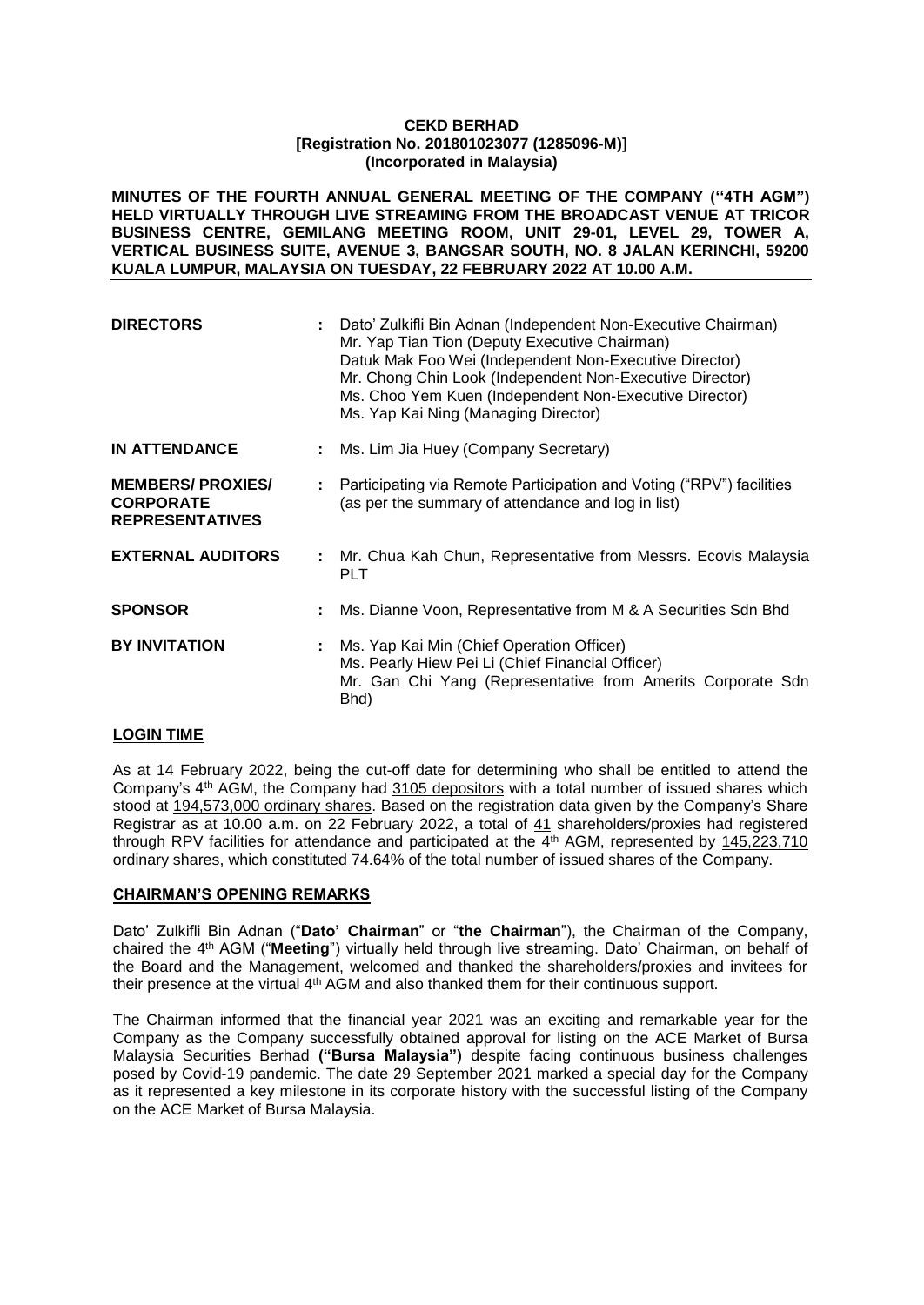Minutes of the Fourth Annual General Meeting ("4th AGM") held on 22 February 2022 – cont'd

He then informed that the listing exercise was oversubscribed by 131.61 times, and has successfully raised RM24.28 million to the Company which allows the Company and its subsidiaries to expand and grow the business further while taking a closer step to the Group's vision of becoming the best die-cutting solution provider in Asia Pacific.

The Chairman informed that in view of the COVID-19 pandemic and as part of the safety measures taken by the Company to curb the spread of COVID-19, the Meeting was conducted entirely through live streaming and online remote voting using the remote participation and voting (RPV) facilities from the Broadcast Venue. This is in accordance with Section 327 of the Companies Act 2016 and Clause 66 of the Company's Constitution. The Chairman also made reference to the "Guidance and FAQs on the Conduct of General Meetings for Listed Issuers" issued by the Securities Commission Malaysia. The RPV facilities were provided by Tricor Investor & Issuing House Sdn Bhd, the appointed Poll Administrator, through its website.

Dato' Chairman then further informed that: -

- 1. The essential individuals physically present at the Broadcast Venue observed and maintained a physical distance between each participant at all times. Through the virtual general meeting, individuals physically present practiced physical distancing and not having mass gatherings in line with the Government's advice to curb the spread of COVID-19.
- 2. The shareholders of the Company had been enabled to participate in the meeting online via the online platform provided by the Poll Administrator by entering the URL as stated in the Administrative Guide of the 4<sup>th</sup> AGM, into their computer browser.
- 3. The Meeting can be viewed from desktops, laptops, tablets and mobile devices. Participation in the meeting by any of these online methods would enable the shareholders of the Company to view the meeting, ask questions and cast votes in real-time poll during the meeting.

Dato' Chairman then introduced the members of the Board of Directors, the Management of the Company, the Company Secretary all of whom attended the Meeting physically, and also the representative of Ecovis Malaysia PLT, the Auditors of the Company, and the representative of the Company's sponsor, M & A Securities Sdn Bhd who attended virtually.

# **QUORUM**

The Company Secretary informed Dato' Chairman and the Meeting that according to Clause 66, two (2) members personally or electronically present in person or by proxy shall be a quorum for a general meeting. For a virtual general meeting, the quorum shall be determined by the number of members who logged-in as at the commencement of this Meeting.

She then announced that the Company has recorded a total of 17 shareholders / proxies who had logged in as at the commencement of the Meeting. Hence the Meeting has met the quorum requirement.

The Company Secretary then informed the Chairman that the Company has received proxies from 6 shareholders represented 144,242,000 shares within the stipulated prescribed period of forty-eight hours before the Meeting.

Dato' Chairman thanked the Company Secretary for the confirmation and he then declared the Meeting duly convened.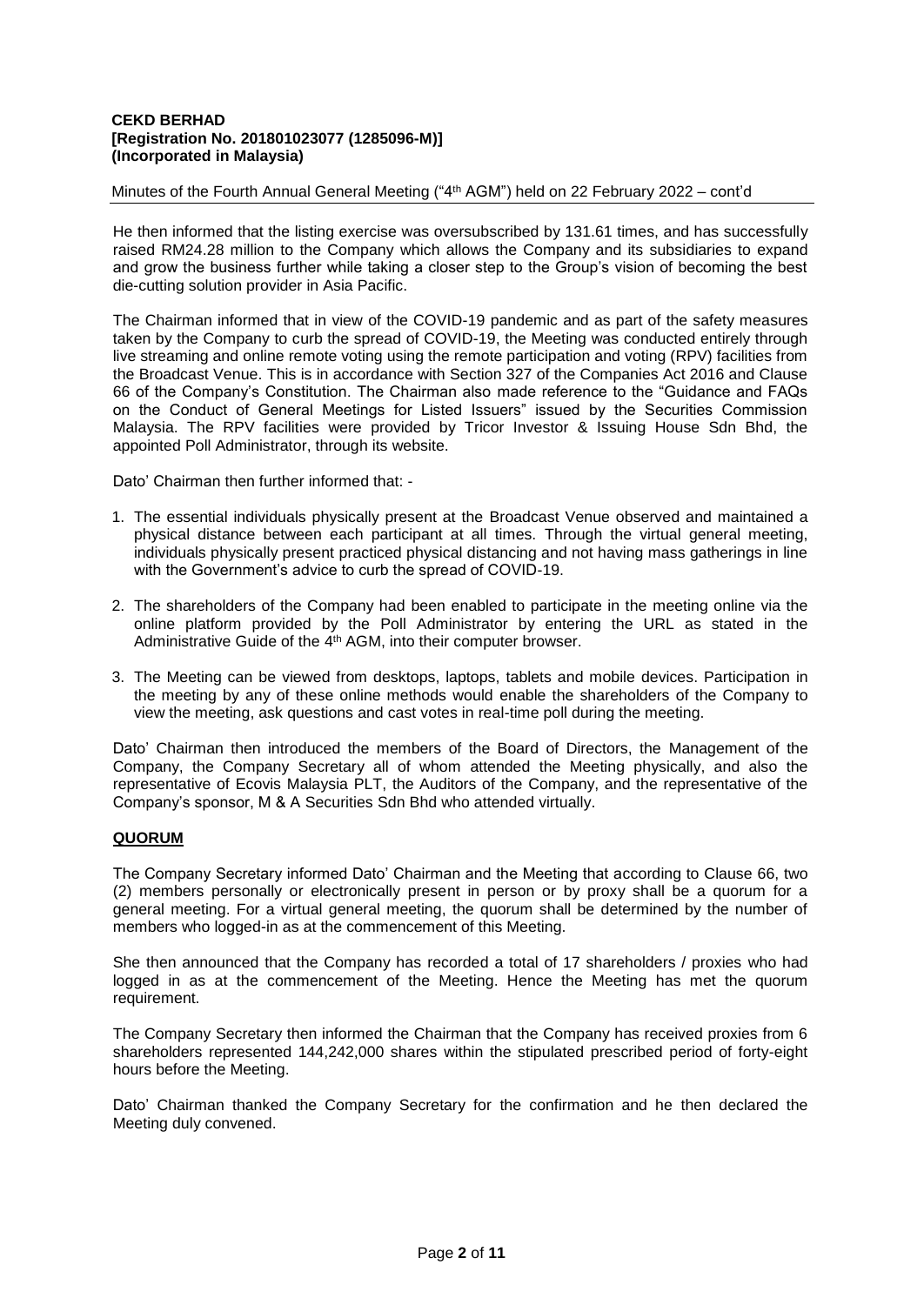Minutes of the Fourth Annual General Meeting ("4th AGM") held on 22 February 2022 – cont'd

# **POLLING AND PROCEEDING**

Dato' Chairman then proceeded to explain to the shareholders of the Company the online voting procedure and administrative details at the 4th AGM:-

- 1. Based on Rule 8.31A of the ACE Market Listing Requirements **("AMLR")** of Bursa Malaysia, all resolutions relating to matters as set out in the Notice of the Meeting shall be voted by poll and the Company must appoint at least one (1) independent scrutineer to validate the votes cast at the general meeting.
- 2. In compliance with the AMLR of Bursa Malaysia and pursuant to Clause 71 of the Company's Constitution, Dato' Chairman, being the Chairman of the Meeting, had directed all proposed resolutions as set out in the Notice of the Meeting to be voted by way of poll.
- 3. The Company had appointed the Company's Share Registrar, Tricor Investor & Issuing House Sdn Bhd **("Tricor")** as the Poll Administrator to conduct the poll by way of electronic voting, and Needsbridge Advisory Sdn Bhd as the independent Scrutineer to verify and confirm the poll results.
- 4. The voting sessions commenced and remained open throughout the Meeting, until such time when the Chairman announced the closure of the polls.
- 5. Tricor was invited to elaborate on the online voting procedures through the RPV facilities. Tricor then presented their video on the online voting procedures through the RPV facilities.
- 6. The Chairman then informed the Shareholders or proxies of the Company could exercise their right to participate at the Meeting under RPV Facilities, including transmitting their questions in real-time by using the Query Box and remote electronic voting at the Meeting. The Directors and the Management of the Company would respond to the questions during the Q&A session after dealing with all the items on the Agenda of the Meeting.
- 7. Dato' Chairman further informed that all questions posted on the Query Box would be recorded for compliance purposes.

# **NOTICE**

The Notice of the Meeting, dated 30 December 2021, was available on the Company's website. The Notice was issued and circulated within the prescribed period, in accordance with the Company's Constitution. With the permission of the Meeting, the Notice was taken as read.

## **AGENDA 1 : TO RECEIVE THE AUDITED FINANCIAL STATEMENTS FOR THE FINANCIAL YEAR ENDED 31 AUGUST 2021 TOGETHER WITH THE REPORTS OF THE DIRECTORS AND AUDITORS THEREON.**

Dato' Chairman informed the Meeting that the first item on the Agenda was to receive the Audited Financial Statements for the financial year ended 31 August 2021 together with the Reports of the Directors and Auditors thereon ("AFS").

The Chairman further informed the Meeting that the AFS were made available to all members on the Company's website within the prescribed period or delivered to shareholders who were entitled to receive the notice of the Meeting.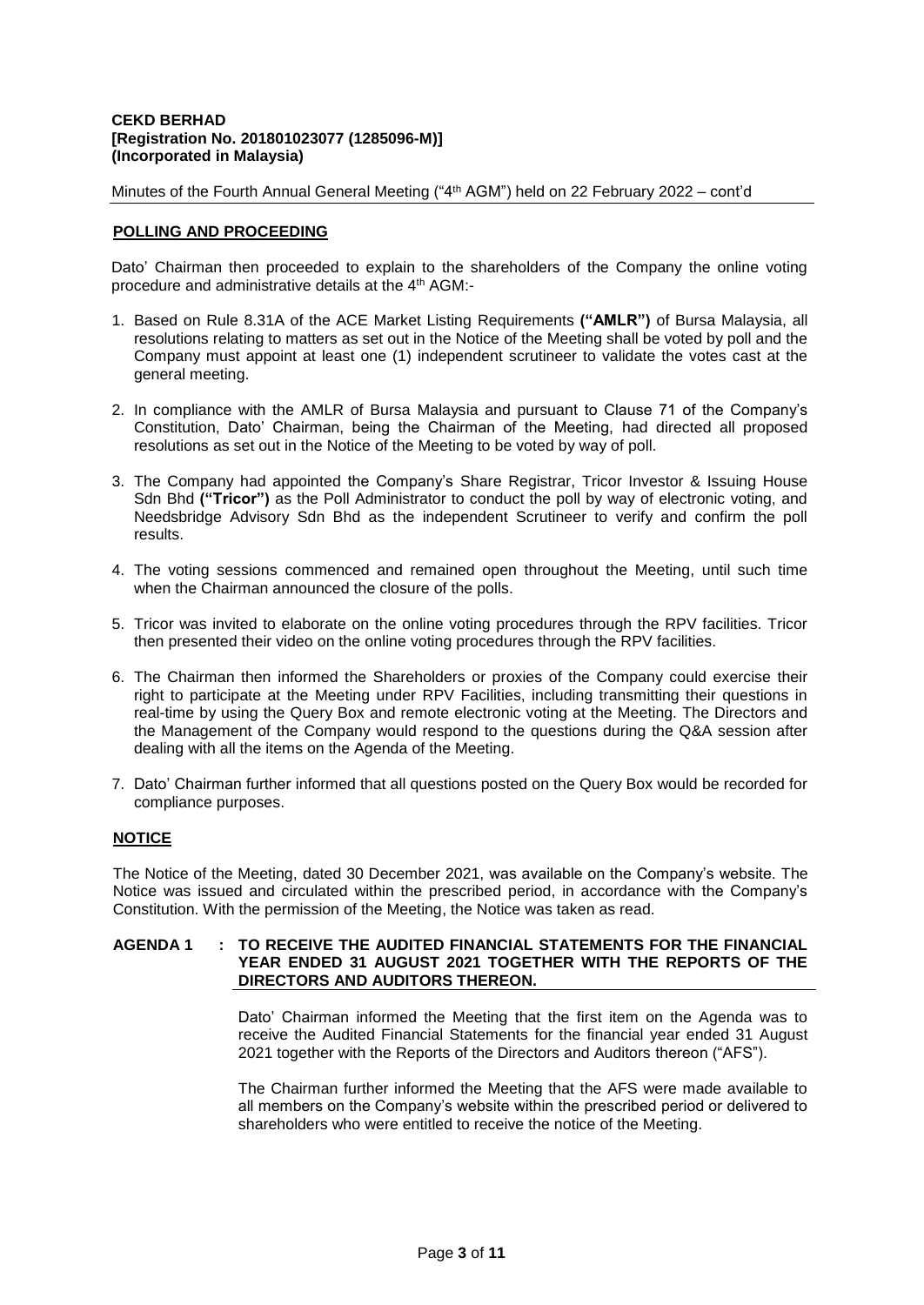Minutes of the Fourth Annual General Meeting ("4th AGM") held on 22 February 2022 – cont'd

The Chairman explained that the AFS were tabled for discussion purposes only as it does not require the shareholders' approval. Hence, it would not be put forward for voting.

Dato' Chairman informed the Meeting that all the questions received by the Company would be dealt with during the Q&A session later.

Dato' Chairman then proceeded to declare that the Audited Financial Statements of the Company for the financial year ended 31 August 2021, together with the Reports of the Directors and Auditors, be and are hereby duly received.

The Meeting then proceeded to the next item on the Agenda.

## **AGENDA 2 : ORDINARY RESOLUTION 1: TO APPROVE THE PAYMENT OF DIRECTORS' BENEFITS AMOUNTING TO RM12,000.00 PAYABLE TO THE NON-EXECUTIVE DIRECTORS OF THE COMPANY FOR THE FINANCIAL YEAR ENDED 31 AUGUST 2021.**

The Chairman informed the Meeting that Agenda item 2 was to seek approval on the payment of Directors' benefits amounting to RM12,000.00 payable to the Non-Executive Directors of the Company for the financial year ended 31 August 2021.

As this Agenda is relating to the payment of the Director's benefits for the Non-Executive Directors, Ms Yap Kai Ning **("Ms. Yap")**, the Managing Director, was invited to present the proposal.

Ms. Yap informed the Meeting that:

- 1. The Directors' benefits proposed were accruals for the services rendered by the duly appointed Directors from the date of appointment on 7 February 2020 to 31 August 2021.
- 2. The Directors' benefits were mainly the meeting allowance for the Directors who attended the meetings held during the financial year ended 31 August 2021.
- 3. The Non-Executive Directors, being the interested parties, would abstain from voting on this resolution.

Dato' Chairman thanked Ms. Yap for taking up the Agenda. He then reminded that shareholders may raise their questions by typing their questions in the Query Box. The Board would address their questions during the Q&A session later.

The Meeting then proceeded to the next item on the Agenda.

#### **AGENDA 3 : ORDINARY RESOLUTION 2:**

**TO APPROVE THE PAYMENT OF DIRECTORS' FEES AMOUNTING TO RM275,000.00 PAYABLE TO THE NON-EXECUTIVE DIRECTORS OF THE COMPANY FOR THE PERIOD FROM 1 SEPTEMBER 2021 UNTIL THE NEXT ANNUAL GENERAL MEETING OF THE COMPANY.**

The Chairman informed the Meeting that Agenda item 3 was to seek approval on the payment of Directors' fees amounting to RM275,000.00 payable to the Non-Executive Directors of the Company for the period from 1 September 2021 until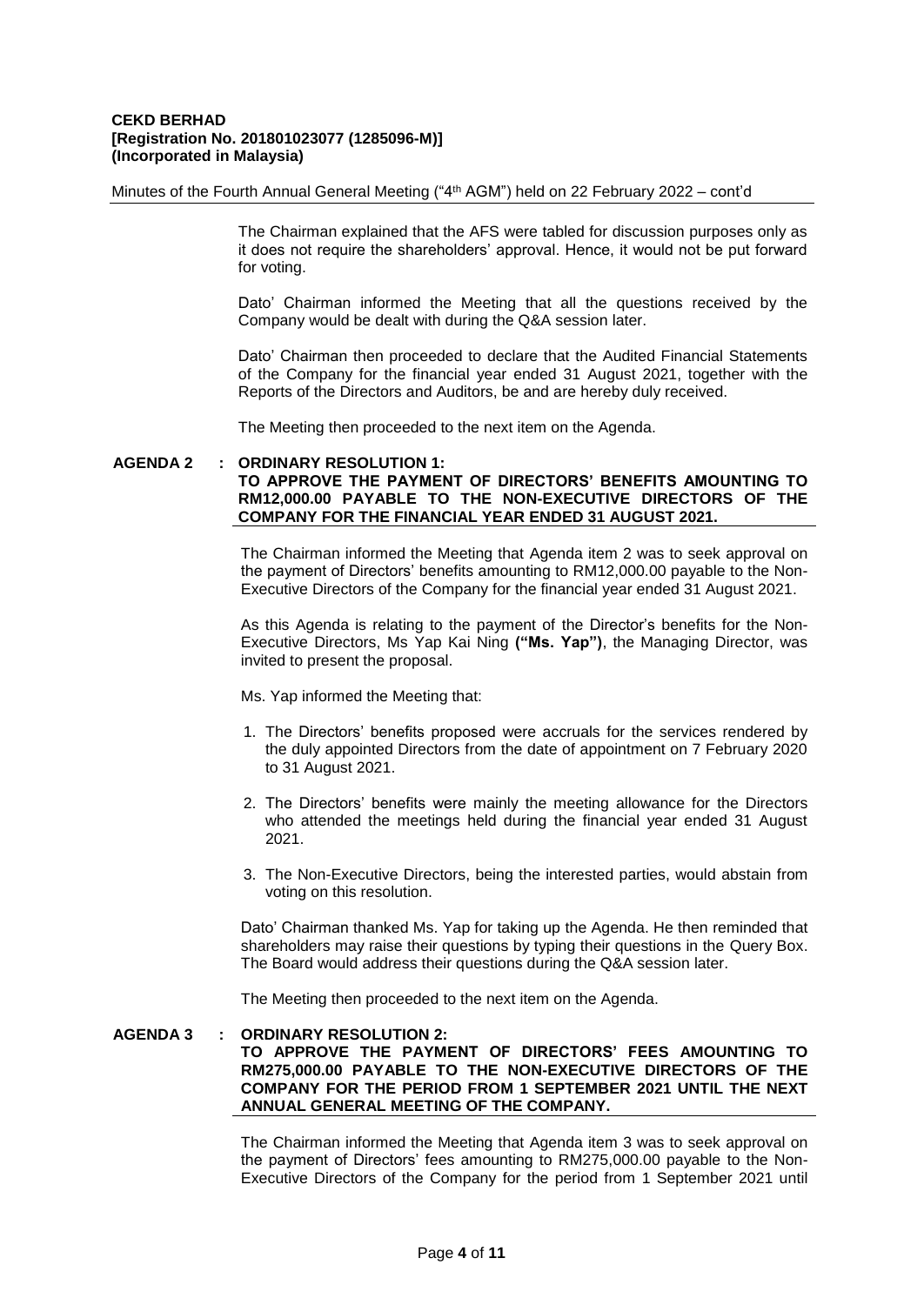Minutes of the Fourth Annual General Meeting ("4th AGM") held on 22 February 2022 – cont'd

the next Annual General Meeting of the Company. Ms Yap was invited to continue with the Agenda.

Ms. Yap informed the Meeting that:

- 1. The estimated Directors' fees proposed for the period from 1 September 2021 until the next Annual General Meeting of the Company were derived based on the current Board size and the number of scheduled Board and Board Committees meetings to be held.
- 2. This Resolution was to facilitate payment of Directors' fees for the financial year 2022/2023.

Ms. Yap informed the Meeting that the interested parties would be abstained from voting on this resolution.

Dato' Chairman thanked Ms. Yap. The Meeting then proceeded to the next item on the Agenda.

# **AGENDA 4 : ORDINARY RESOLUTION 3:**

**TO APPROVE THE PAYMENT OF DIRECTORS' BENEFITS (EXCLUDING DIRECTORS' FEES) FOR AN AMOUNT UP TO RM15,000.00 PAYABLE TO THE DIRECTORS OF THE COMPANY FOR THE PERIOD FROM 1 SEPTEMBER 2021 UNTIL THE NEXT ANNUAL GENERAL MEETING OF THE COMPANY.**

The Chairman informed the Meeting that Agenda item 4 was to seek approval on the payment of Directors' benefits (excluding directors' fees) for an amount up to RM15,000.00 payable to the Directors of the Company for the period from 1 September 2021 until the next Annual General Meeting of the Company. Ms Yap was invited to take up this item.

Ms. Yap informed the Meeting that:

- 1. The estimated Directors' benefits proposed for the period from 1 September 2021 until the next Annual General Meeting of the Company mainly was the estimated meeting allowance for the Directors which are derived based on the current Board size and the number of scheduled Board and Board Committees meetings to be held.
- 2. This Resolution was to facilitate payment of Directors' fees for the financial year 2022/2023.
- 3. The Non-Executive Directors, being the interested parties would be abstained from voting on this resolution.

The Meeting then proceeded to the next item on the Agenda.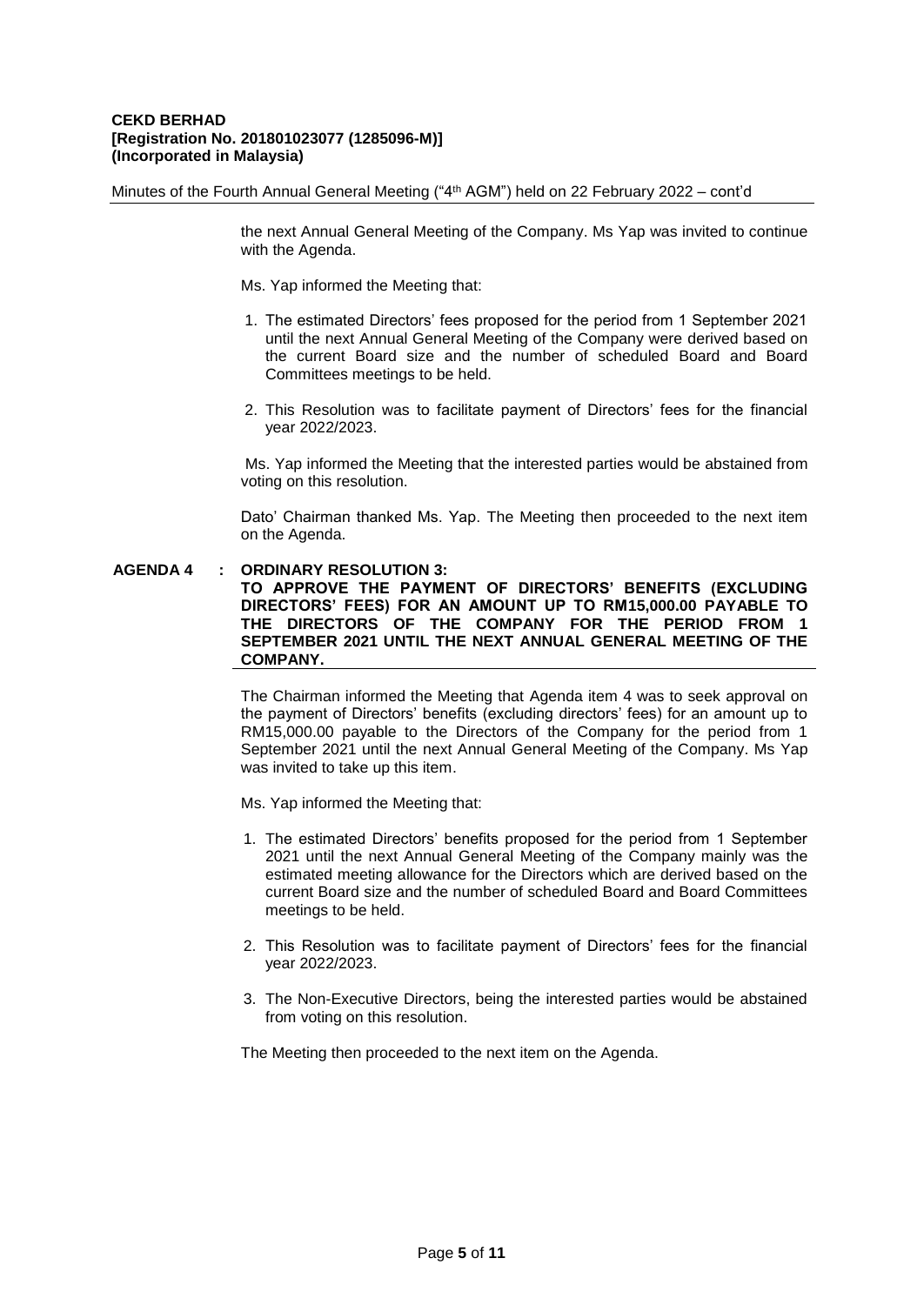Minutes of the Fourth Annual General Meeting ("4th AGM") held on 22 February 2022 – cont'd

# **AGENDA 5 : ORDINARY RESOLUTION 4 ORDINARY RESOLUTION 5**

**TO RE-ELECT THE FOLLOWING DIRECTORS WHO RETIRE PURSUANT TO CLAUSE 84 OF THE COMPANY'S CONSTITUTION AND BEING ELIGIBLE, HAVE OFFERED THEMSELVES FOR RE-ELECTION: -**

# **(i) DATUK MAK FOO WEI; AND (ii) YAP TIAN TION.**

Dato' Chairman thanked Ms. Yap and proceeded with Agenda 5.

Dato' Chairman informed the Meeting that Agenda item 5 was to seek the approval on the re-election of the following Directors of the Company who retired pursuant to Clause 84 of the Company's Constitution and who were eligible and had offered themselves for re-election under ordinary resolution 4 and ordinary resolution 5 respectively:-

- Datuk Mak Foo Wei (Ordinary Resolution 4); and
- Yap Tian Tion (Ordinary Resolution 5).

Dato' Chairman then informed the Meeting that the profiles of the retiring Directors, namely Yap Tian Tion and Datuk Mak Foo Wei, were set out on pages 7 and 8 of the Company's Annual Report 2021. It was informed that the Board has unanimously recommended the re-election of the two retiring directors under ordinary resolution 4 and ordinary resolution 5 respectively.

The Meeting then proceeded to the next item on the Agenda.

#### **AGENDA 6 : ORDINARY RESOLUTION 6: TO RE-ELECT MS CHOO YEM KUEN, THE DIRECTOR WHO RETIRES PURSUANT TO CLAUSE 91 OF THE COMPANY'S CONSTITUTION AND BEING ELIGIBLE, HAS OFFERED HERSELF FOR RE-ELECTION.**

Dato' Chairman informed the Meeting that Agenda item 6 was to seek approval on the re-election of Ms Choo Yem Kuen, who retired in accordance to Clause 91 of the Company's Constitution and who were eligible and had offered herself for reelection.

Dato' Chairman then informed the Meeting that the profile of Ms Choo Yem Kuen was set out on page 9 of the Company's Annual Report 2021.

It was informed that the Board has unanimously recommended the re-election of Ms. Choo Yem Kuen under ordinary resolution 6.

Dato' Chairman reminded once again that the shareholders may raise their questions by typing their questions in the Query Box. The Board would address their questions during the Q&A session.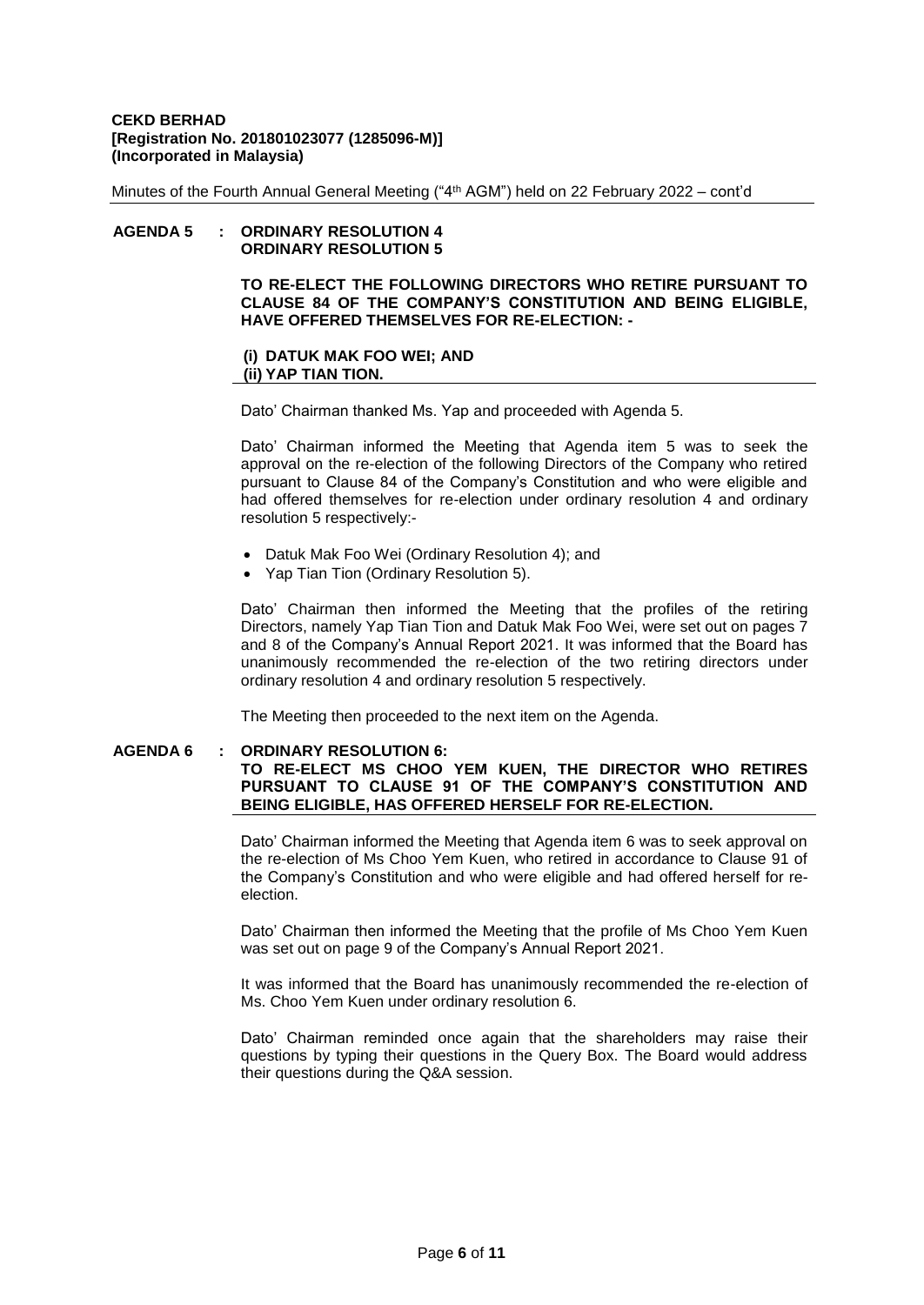Minutes of the Fourth Annual General Meeting ("4th AGM") held on 22 February 2022 – cont'd

# **AGENDA 7 : ORDINARY RESOLUTION 7:**

# **TO RE-APPOINT MESSRS. ECOVIS MALAYSIA PLT AS THE AUDITORS OF THE COMPANY UNTIL THE CONCLUSION OF THE NEXT ANNUAL GENERAL MEETING AND TO AUTHORISE THE DIRECTORS TO FIX THEIR REMUNERATION.**

Dato' Chairman informed the Meeting that Agenda item 7 was to seek the approval on the re-appointment of Messrs. Ecovis Malaysia PLT as the Auditors of the Company until the conclusion of the next Annual General Meeting and to authorise the Directors to fix their remuneration.

Dato' Chairman further informed the Meeting that the Auditors, Messrs. Ecovis Malaysia PLT, had expressed their willingness to continue in office.

The Meeting then proceeded to the special business on the Agenda.

## **AGENDA 8 : ORDINARY RESOLUTION 8: AUTHORITY TO ISSUE SHARES PURSUANT TO THE COMPANIES ACT 2016.**

Dato' Chairman proceeded with the Agenda item 8 as a special business, and informed the Meeting that Ordinary Resolution 8 was to seek a new general mandate, which if passed, would empower the Directors to allot and issue new shares pursuant to Section 75 and 76 of the Companies Act, 2016 not exceeding 20% of the total number of issued shares (excluding treasury shares) of the Company until 31 December 2022 whereupon the 10% limit under Rule 6.04(1) of AMLR of Bursa Malaysia would be reinstated after 31 December 2022.

Dato' Chairman informed that the purposes of this new mandate, if passed, would enable the Directors to take swift action in case of a need to issue and allot new shares in the Company to undertake fundraising activities.

Dato' Chairman then informed the Meeting that the full text of the proposed ordinary resolution 8 was set out in the Notice of the Meeting. With the permission of the Meeting, Dato' Chairman declared the proposed resolution taken as read.

The Meeting then proceeded to the next item on the Agenda.

# **AGENDA 9 : TO TRANSACT ANY OTHER BUSINESS OF WHICH DUE NOTICE SHALL HAVE BEEN GIVEN IN ACCORDANCE WITH THE COMPANY'S CONSTITUTION AND/OR THE COMPANIES ACT 2016.**

Dato' Chairman then informed the Meeting that the final item in the Agenda was to transact any other business of which due notice has been given in accordance with the Companies Act 2016 and the Company's Constitution. Dato' Chairman further informed the Meeting that the Company Secretary had confirmed that no notice had been received from the shareholders to transact any other ordinary business at the Meeting.

The Meeting was then adjourned for five (5) minutes for the Company to compile the questions received from shareholders and proxies.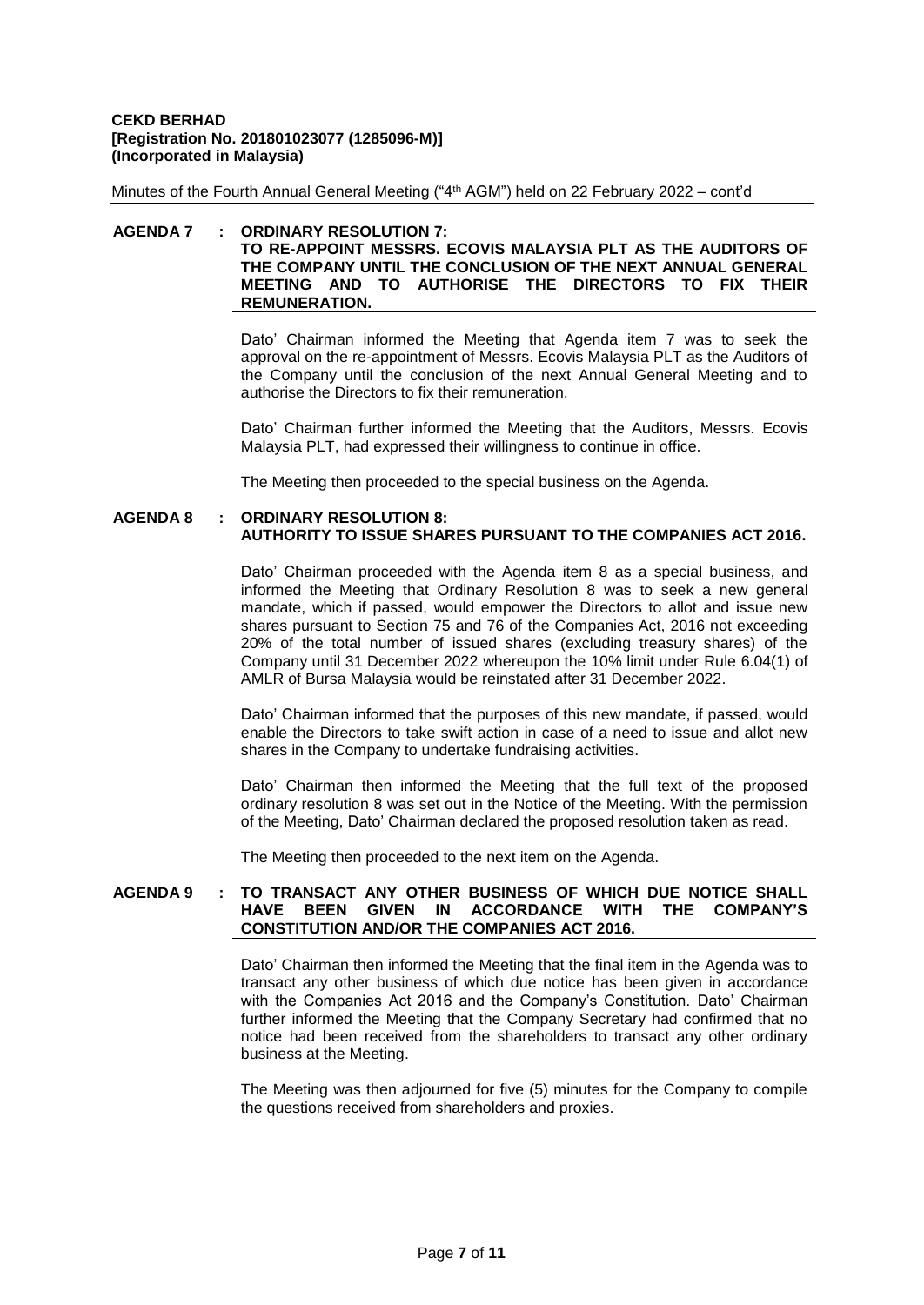Minutes of the Fourth Annual General Meeting ("4th AGM") held on 22 February 2022 – cont'd

# **Q&A SESSION**

The Meeting then resumed with a Q&A session at 10.30 am. Dato' Chairman thereafter invited the Managing Director, Ms. Yap to read the questions and respond to them on behalf of the Board and the Management.

Dato' Chairman informed that for questions that were not answered due to time constraints, the Company would email the responses to the shareholders or proxies or corporate representatives, as soon as possible, after the conclusion of the Meeting. If the Board and the Management identified particularly lengthy questions or duplicate questions, they would be summarised for reasons of brevity.

Ms. Yap then read out and addressed the questions raised by the shareholders and/or proxies. The questions which were dealt with and the corresponding answers provided were as set out in "Annexure A".

Ms. Yap then handed the chair back to Dato' Chairman.

# **POLL VOTING SESSION**

Dato' Chairman thanked Ms. Yap and informed the shareholders and proxies that they may cast their votes from the commencement of the Meeting. Those shareholders and proxies who have not yet cast their votes were allocated ten (10) minutes to cast their votes on all the resolutions set out in the Notice of the Meeting. The Chairman reminded the shareholders to cast their votes via RPV Facilities as the voting session would end in 10 minutes. The Meeting was then adjourned for ten (10) minutes for the poll voting session.

The Chairman then, after 10 minutes, announced that the poll voting session for the 4th AGM would be closed at 10.47 a.m. and thanked all shareholders for their participation.

Dato' Chairman informed the Meeting that the Poll Administrator, Tricor Investor & Issuing House Sdn Bhd, would compile and hand over the poll results to the Independent Scrutineers, Needsbridge Advisory Sdn Bhd, for validation.

Dato' Chairman declared that the 4th AGM be adjourned at 10.47 a.m. for approximately 20 minutes or until such time the Scrutineer completed the verification for declaration of poll results in respect of Resolutions 1 to 8.

# **DECLARATION OF RESULTS**

The Chairman resumed the Meeting for the announcement and declaration of the poll results. The Chairman informed that he has received the results of the poll duly verified by the Scrutineers.

Based on the poll results as set out in "Annexure B", the Chairman declared that the Ordinary Resolution 1 to 8 was carried as follows: -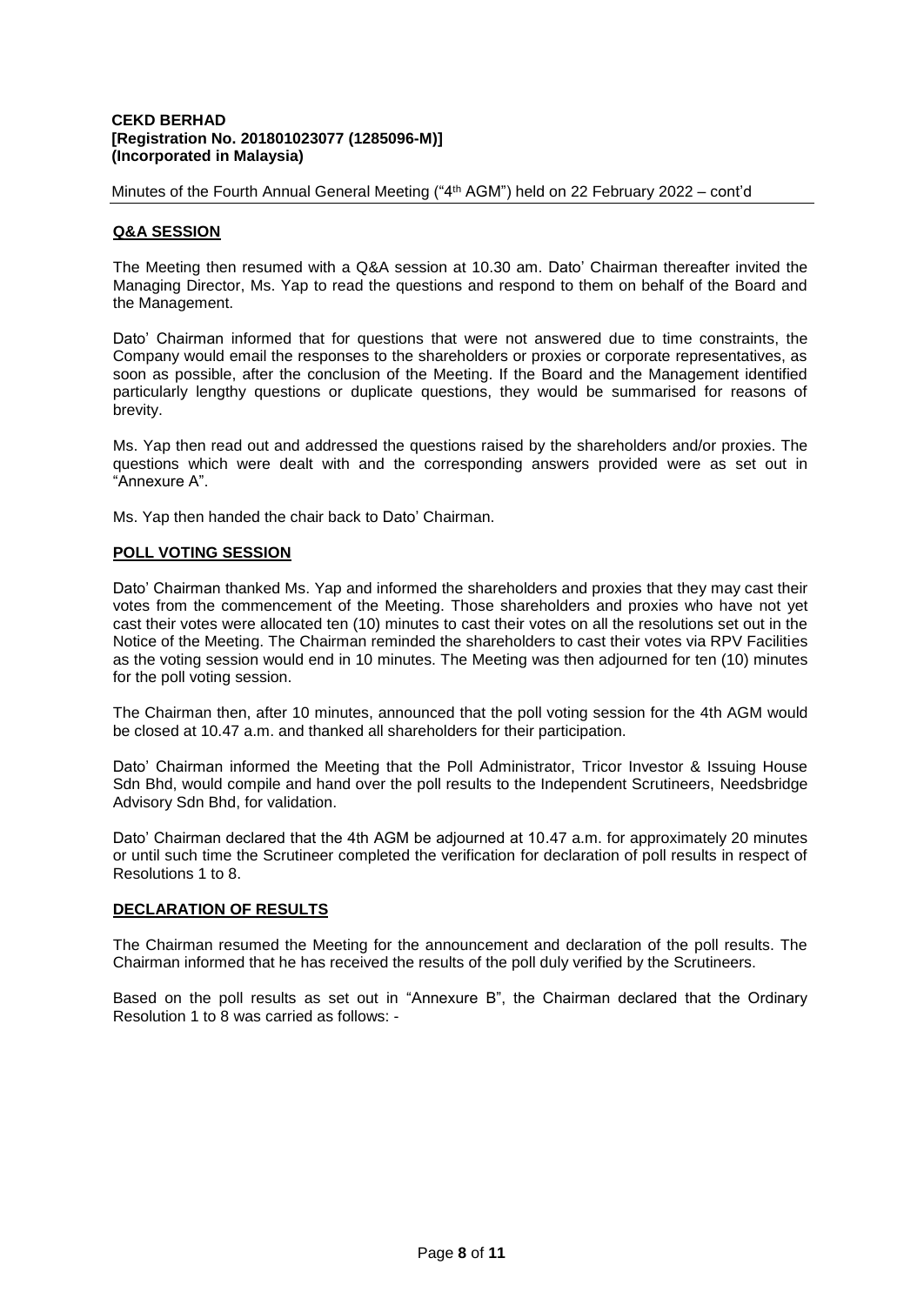Minutes of the Fourth Annual General Meeting ("4th AGM") held on 22 February 2022 – cont'd

## **ORDINARY RESOLUTION 1: TO APPROVE THE PAYMENT OF DIRECTORS' BENEFITS AMOUNTING TO RM12,000.00 PAYABLE TO THE NON-EXECUTIVE DIRECTORS OF THE COMPANY FOR THE FINANCIAL YEAR ENDED 31 AUGUST 2021**

# RESOLVED:-

*"THAT the payment of Directors' benefits amounting to RM12,000.00 payable to the Non-Executive Directors of the Company for the financial year ended 31 August 2021 be and is hereby approved."*

#### **ORDINARY RESOLUTION 2:**

**TO APPROVE THE PAYMENT OF DIRECTORS' FEES AMOUNTING TO RM275,000.00 PAYABLE TO THE NON-EXECUTIVE DIRECTORS OF THE COMPANY FOR THE PERIOD FROM 1 SEPTEMBER 2021 UNTIL THE NEXT ANNUAL GENERAL MEETING OF THE COMPANY.**

#### RESOLVED:-

*"THAT the payment of Directors' fees amounting to RM275,000.00 payable to the Non-Executive Directors of the Company for the period from 1 September 2021 until the next Annual General Meeting of the company be and is hereby approved."*

#### **ORDINARY RESOLUTION 3:**

**TO APPROVE THE PAYMENT OF DIRECTORS' BENEFITS (EXCLUDING DIRECTORS' FEES) FOR AN AMOUNT UP TO RM15,000.00 PAYABLE TO THE DIRECTORS OF THE COMPANY FOR THE PERIOD FROM 1 SEPTEMBER 2021 UNTIL THE NEXT ANNUAL GENERAL MEETING OF THE COMPANY**

# RESOLVED:-

*"THAT the payment of Directors' benefits (excluding Directors' fees) for an amount up to RM15,000.00 payable to the Directors of the Company for the period from 1 September 2021 until the next Annual General Meeting of the Company be and is hereby approved."*

#### **ORDINARY RESOLUTION 4:**

**TO RE-ELECT DATUK MAK FOO WEI WHO RETIRES PURSUANT TO CLAUSE 84 OF THE COMPANY'S CONSTITUTION AND BEING ELIGIBLE, HAVE OFFERED HIMSELF FOR RE-ELECTION:** 

#### RESOLVED:-

*"THAT Datuk Mak Foo Wei, who retired pursuant to Clause 84 of the Company's Constitution, be and is hereby re-elected as a Director of the Company."*

#### **ORDINARY RESOLUTION 5:**

**TO RE-ELECT YAP TIAN TION WHO RETIRES PURSUANT TO CLAUSE 84 OF THE COMPANY'S CONSTITUTION AND BEING ELIGIBLE, HAVE OFFERED HIMSELF FOR RE-ELECTION:** 

#### RESOLVED:-

*"THAT Yap Tian Tion, who retired pursuant to Clause 84 of the Company's Constitution, be and is hereby re-elected as a Director of the Company."*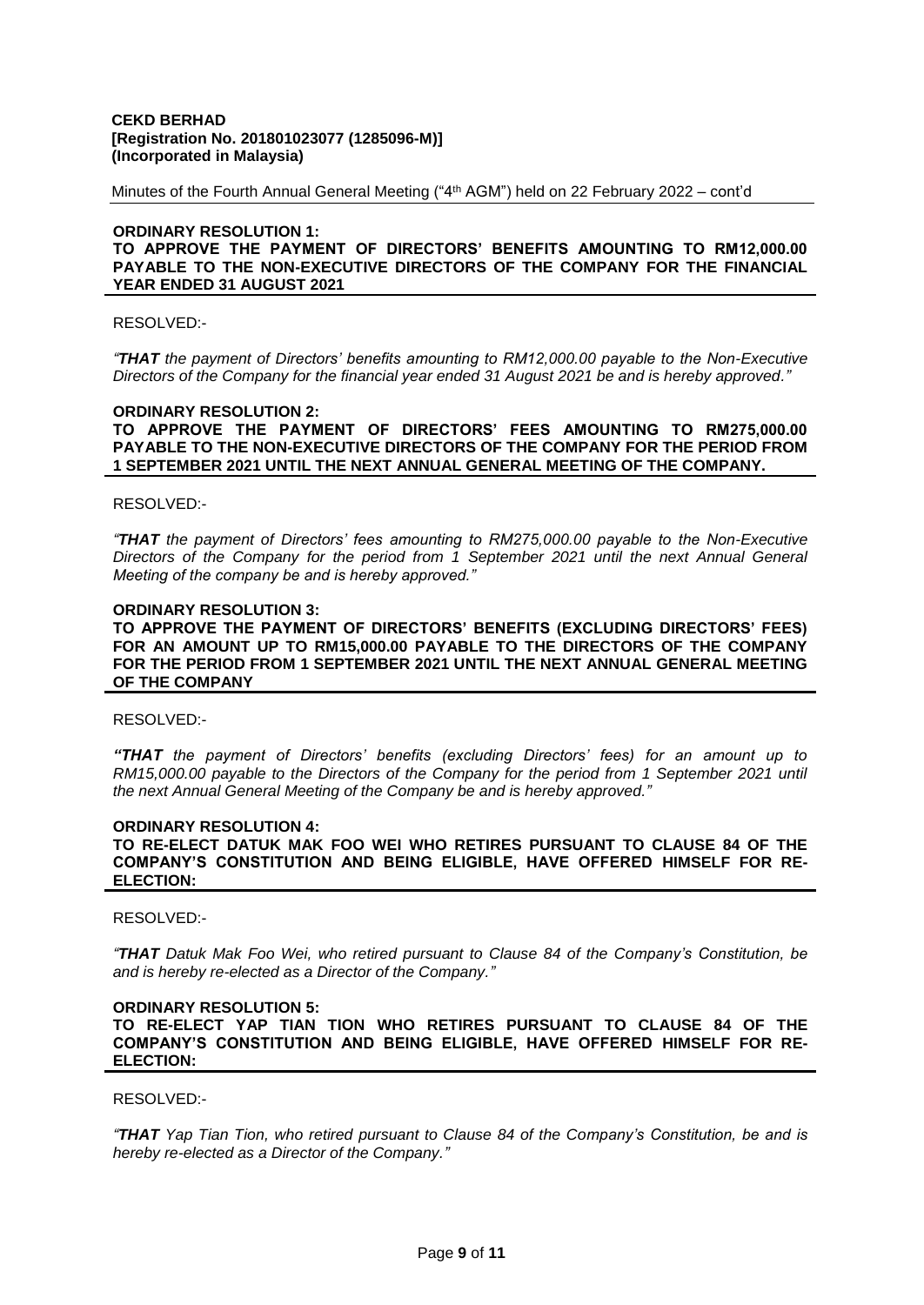Minutes of the Fourth Annual General Meeting ("4th AGM") held on 22 February 2022 – cont'd

# **ORDINARY RESOLUTION 6: TO RE-ELECT MS CHOO YEM KUEN, THE DIRECTOR WHO RETIRES PURSUANT TO CLAUSE 91 OF THE COMPANY'S CONSTITUTION AND BEING ELIGIBLE, HAS OFFERED HERSELF FOR RE-ELECTION**

# RESOLVED:-

*"THAT Ms Choo Yem Kuen, the Director who retired pursuant to Clause 91 of the Company's Constitution, be and is hereby re-elected as a Director of the Company."*

#### **ORDINARY RESOLUTION 7:**

## **TO RE-APPOINT MESSRS. ECOVIS MALAYSIA PLT AS THE AUDITORS OF THE COMPANY UNTIL THE CONCLUSION OF THE NEXT ANNUAL GENERAL MEETING AND TO AUTHORISE THE DIRECTORS TO FIX THEIR REMUNERATION**

#### RESOLVED:-

*"THAT Messrs. Ecovis Malaysia PLT be and is hereby re-appointed as Auditors of the Company until the conclusion of the next Annual General Meeting and the Directors be authorised to fix their remuneration."*

# **ORDINARY RESOLUTION 8: AUTHORITY TO ISSUE SHARES PURSUANT TO THE COMPANIES ACT 2016**

#### RESOLVED:-

*"THAT subject always to the Companies Act 2016 ("the Act"), the Constitution of the Company, the ACE Market Listing Requirements ("AMLR") of Bursa Malaysia Securities Berhad ("Bursa Securities") and approvals of the relevant government and/or regulatory authorities, the Directors be and are hereby authorised and empowered pursuant to Sections 75 and 76 of the Act, to issue and allot shares in the capital of the Company at any time to such persons, upon such terms and conditions and for such purposes as the Directors may, in their absolute discretion deem fit, provided that the aggregate number of shares to be issued pursuant to this resolution must not exceed twenty per centum (20%) of the total number of issued shares of the Company (excluding treasury shares) at any point in time (''Proposed 20% General Mandate").*

*THAT such approval on the Proposed 20% General Mandate shall continue to be in force until 31 December 2022.*

*AND THAT with effect from 1 January 2023, the general mandate shall be reinstated from a 20%*  limit to a 10% limit pursuant to Rule 6.04 of the AMLR of Bursa Securities provided that the *aggregate number of such new shares to be issued by the Company from time to time, at such price, to such persons and for such purposes and such terms and conditions as the Directors may in their absolute discretion deem fit, pursuant to this resolution does not exceed 10% of the total number of issued shares (excluding any treasury shares) of the Company for the time being ("Proposed 10% General Mandate").*

*AND THAT such approval on the Proposed 10% General Mandate shall continue to be in force until:*

- *a) the conclusion of the next Annual General Meeting of the Company held after the approval was given;*
- *b) the expiration of the period within which the next Annual General Meeting of the Company is required to be held after the approval was given; or*
- *c) revoked or varied by resolution passed by the shareholders of the Company in a general meeting,*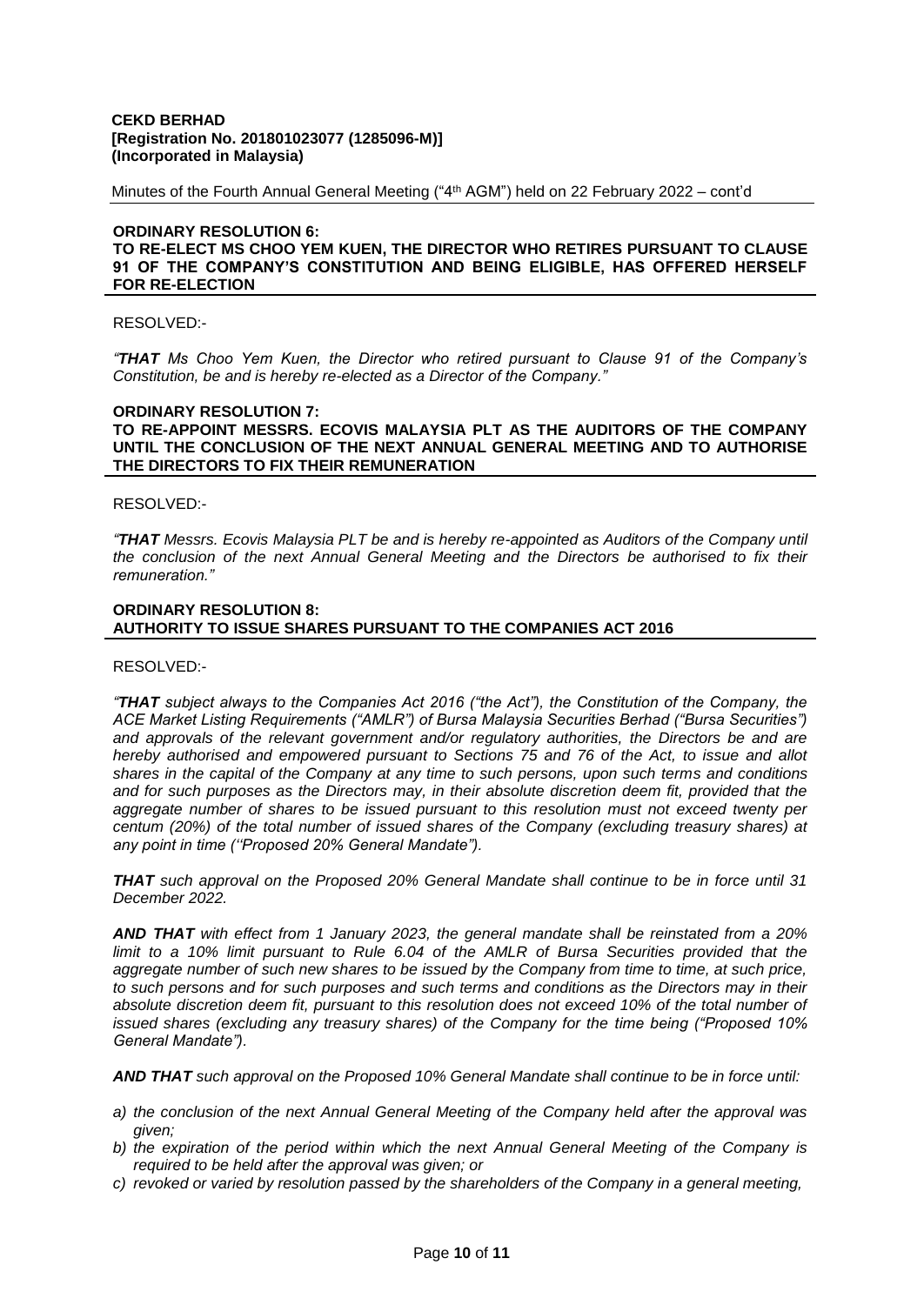Minutes of the Fourth Annual General Meeting ("4th AGM") held on 22 February 2022 – cont'd

*whichever is the earlier.*

*(The Proposed 20% General Mandate and Proposed 10% General Mandate shall hereinafter refer to as "Proposed General Mandate")*

*AND THAT the Directors be and are hereby also empowered to obtain approval from the Bursa Securities for the listing and quotation of the additional shares so issued on Bursa Securities;* 

*AND THAT authority be and is hereby given to the Directors of the Company, to give effect to the Proposed General Mandate with full powers to assent to any conditions, modifications, variations and/or amendments as they may deem fit in the best interest of the Company and/or as may be imposed by the relevant authorities.*

*AND FURTHER THAT the Directors of the Company, be and are hereby authorised to implement, finalise, complete and take all necessary steps and to do all acts (including execute such documents as may be required), deeds and things in relation to the Proposed General Mandate."*

# **TERMINATION**

Dato' Chairman then thanked all participants including shareholders, proxies, Board Members, the Company Secretary, Auditors, Sponsors and the Management team, for their attendance and participation at the 4<sup>th</sup> AGM.

Dato' Chairman thereafter concluded the 4<sup>th</sup> AGM and declared that the live stream meeting for the 4 th AGM ended at 11.11 a.m.

SIGNED AS A CORRECT RECORD

- SIGNED-

\_\_\_\_\_\_\_\_\_\_\_\_\_\_\_\_\_\_\_\_\_\_\_\_\_\_\_\_\_ CHAIRMAN DATO' ZULKIFLI BIN ADNAN

Dated: 8 March 2022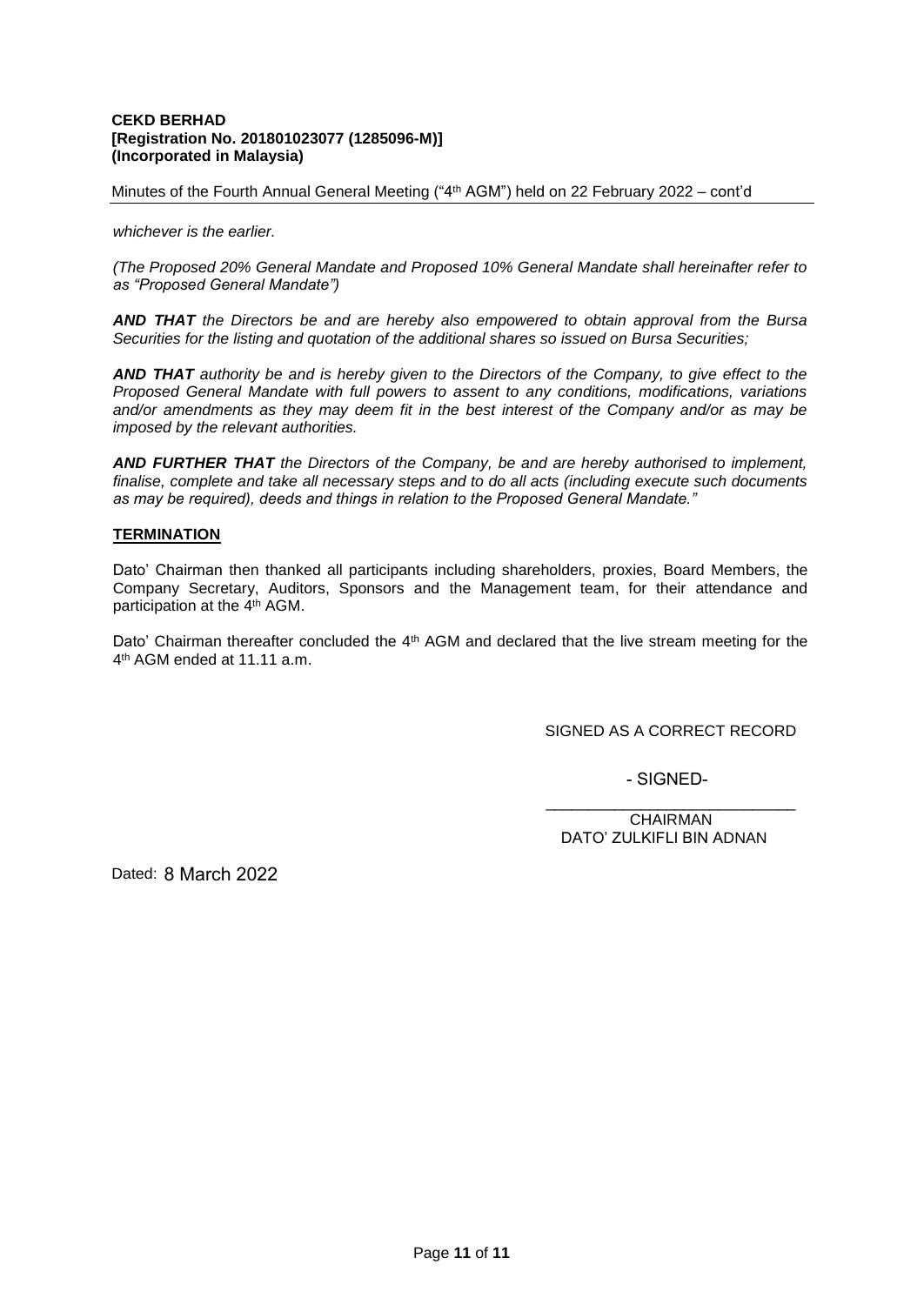**MINUTES OF THE FOURTH ANNUAL GENERAL MEETING OF THE COMPANY (''4TH AGM") HELD VIRTUALLY THROUGH LIVE STREAMING FROM THE BROADCAST VENUE AT TRICOR BUSINESS CENTRE, GEMILANG MEETING ROOM, UNIT 29-01, LEVEL 29, TOWER A, VERTICAL BUSINESS SUITE, AVENUE 3, BANGSAR SOUTH, NO. 8 JALAN KERINCHI, 59200 KUALA LUMPUR, MALAYSIA ON TUESDAY, 22 FEBRUARY 2022 AT 10.00 A.M..**

# **Questions & Answers Session**

The following questions/statements were raised during the  $4<sup>th</sup>$  AGM of the Company by shareholders or proxies. As a few questions were repetitive, Ms. Yap Kai Ning, the Managing Director of the Company summarised and responded to the answers as follows: -

#### **Question from James Chai Wei Ren, Chian Sai Bee and Lau Chuan Hooi, all are the shareholders of the Company**

- **Question 1:** What is the Company's growth strategy for the next 5 years? What is the Company's future outlook?
- **Answer 1**: Ms Yap responded that the Company's strategy would strive to become the best diecutting solution provider. As the Company was listed for only four months, thus the Company would not shift strategy every few months.

All Company's strategies were stated in the prospectus issued on 6 September 2021 which include the investment in machinery, new factory, upgrade of computer software and to improve efficiency and capability in the production of the Group

The Company would continue to employ proven strategies to grow the Company to the next milestone.

# **Question from Lau Chuan Hooi, Loo Yeo Ming and Mono Kari A/P Sokkalingam, all are the shareholders of the Company**

- **Question 2:** Whether the Company would consider and suggest giving door gifts such as e-Vouchers and/or e-Wallet credits to shareholders as a token of appreciation especially loyal minority shareholders voting at the AGM.
- **Answer 2:** Ms Yap responded that the Company is in the industrial products manufacturing business, which the Company has sustained and survived in the industry for more than 30 years. The Company had been through 1997 the Asian Financial Crisis, 2008 Global Financial crisis and the latest 2019 Covid pandemic. Thus, the Management is trained to spend in a thrifty manner so that Company is able to survive during unpredictable times.

Ms Yap further responded that door gifts may yield short term euphoria on Company's stock price but nevertheless, that was not Management's focus. Instead, the Management would like to attract long term like-minded investors that would support the Company.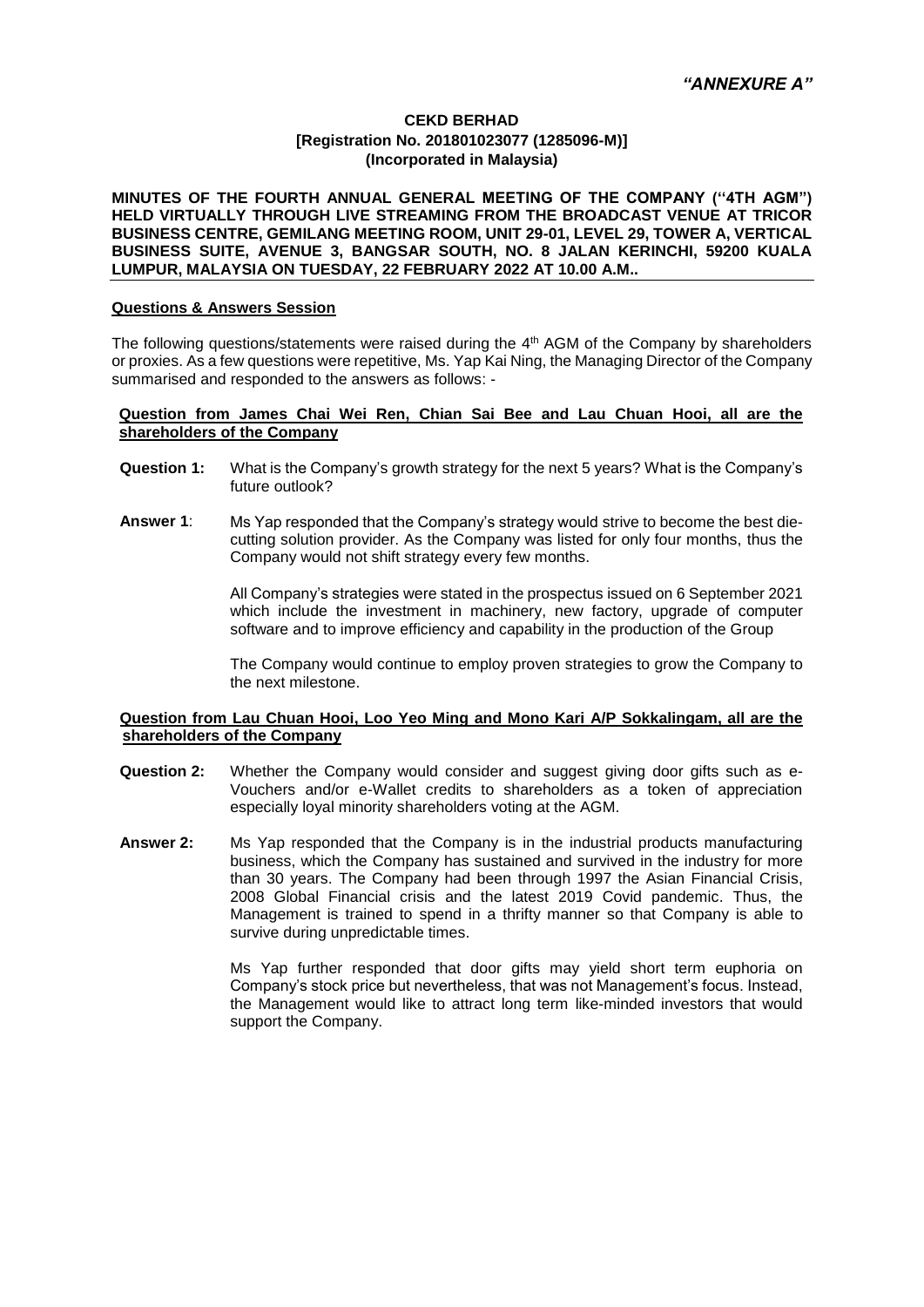**MINUTES OF THE FOURTH ANNUAL GENERAL MEETING OF THE COMPANY (''4TH AGM") HELD VIRTUALLY THROUGH LIVE STREAMING FROM THE BROADCAST VENUE AT TRICOR BUSINESS CENTRE, GEMILANG MEETING ROOM, UNIT 29-01, LEVEL 29, TOWER A, VERTICAL BUSINESS SUITE, AVENUE 3, BANGSAR SOUTH, NO. 8 JALAN KERINCHI, 59200 KUALA LUMPUR, MALAYSIA ON TUESDAY, 22 FEBRUARY 2022 AT 10.00 A.M..**

# **Question from Loo Yeo Ming, the shareholder of the Company**

- **Question 3:** What is the basis for the retiring Director to be re-elected? Any KPI involved?
- **Answer 3:** The retiring Directors are retired and are eligible for re-election in accordance with the Company's constitution. The Nominating Committee **("NC")** and the board would evaluate the performance of the retiring director and recommended the retiring director, who has consented for re-election for shareholder's approval to re-elect the retiring directors to continue to be on Board.

Based on the evaluations, the NC and Board opined that they are qualified and have contributed positively to the Company.

# **Question from Chang Yoke Long, the shareholder of the Company**

- **Question 4:** Which quarter(s) are the peak quarter in the past? (Q1, Q2, Q3 or Q4)
- **Answer 4:** Ms Yap responded that the Company was not in a seasonal business.

## **Question from Alvin Yeo Taw Yong, the shareholder of the Company**

- **Question 5:** How many percentages of customers are on a recurring basis?
- **Answer 5:** Ms Yap responded that most of the Company's customers were on a recurring basis.

#### **Question from Mono Kari A/P Sokkalingam, the shareholder of the Company**

- **Question 6:** Does the Company face any labour shortage problems?
- **Answer 6:** Ms Yap responded that the Company is hiring local workers which were in line with government policy and very less dependent on foreign labour.

## **Question from Chang Yoke Long, the shareholder of the Company**

- **Question 7:** How many foreign labour are highly skilled? What is the lifespan for packaging, Electrical and Electronics, Automotive industry die-cutting moulds manufactured by the Company? Has the Company adjusted product selling price due to inflation?
- **Answer 7:** Ms Yap responded that the foreign labour of the Company were not highly skilled. She further responded that the Company's products are consumables which have a different lifespan for different products, different raw materials to be die-cut, different machine types and operating processes. These would affect the lifespan of the diecutting moulds.

Ms Yap also responded that the Company was selling skilled products, therefore the Company is able to protect and maintain the margin through the qualities and services provided.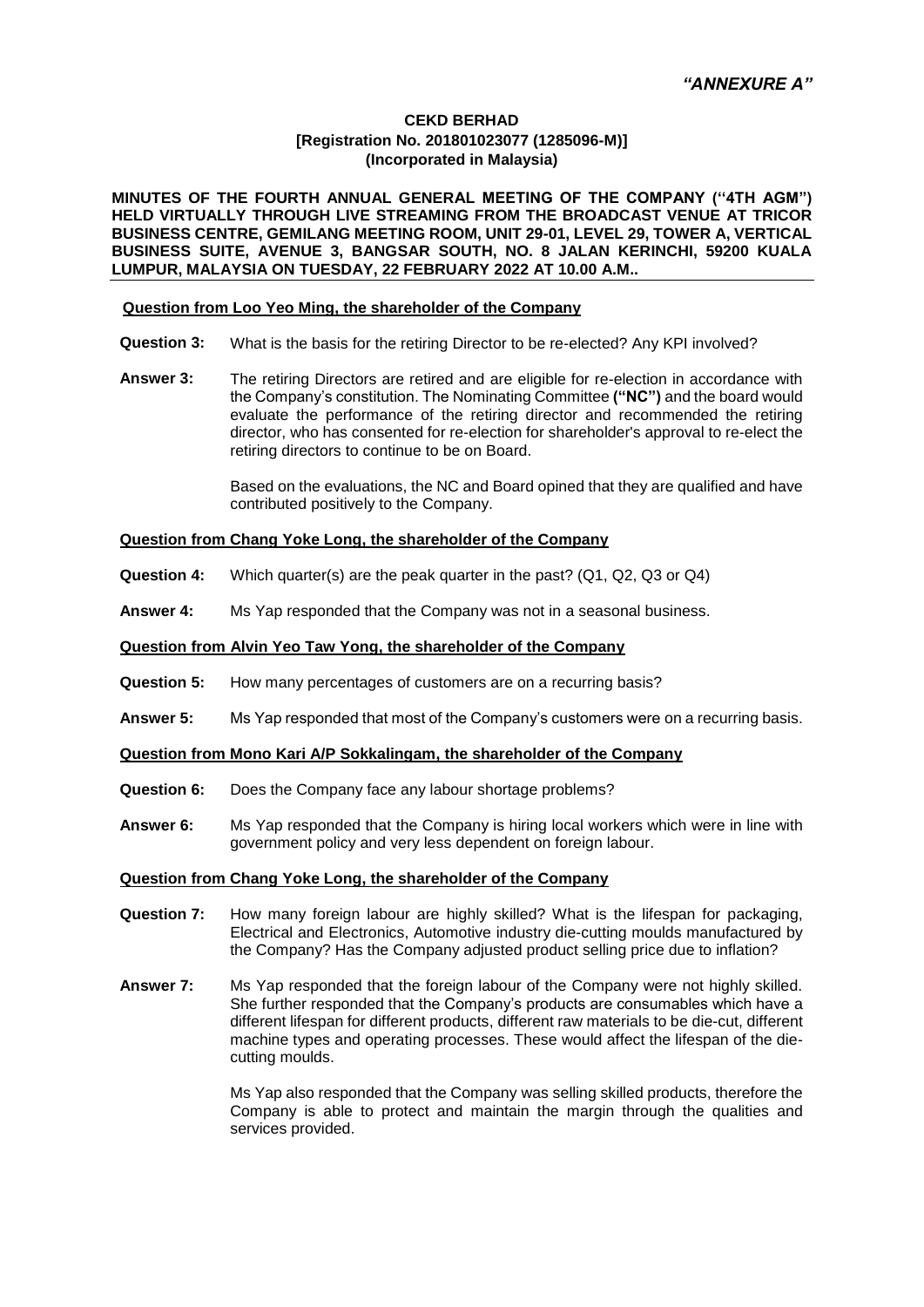**MINUTES OF THE FOURTH ANNUAL GENERAL MEETING OF THE COMPANY (''4TH AGM") HELD VIRTUALLY THROUGH LIVE STREAMING FROM THE BROADCAST VENUE AT TRICOR BUSINESS CENTRE, GEMILANG MEETING ROOM, UNIT 29-01, LEVEL 29, TOWER A, VERTICAL BUSINESS SUITE, AVENUE 3, BANGSAR SOUTH, NO. 8 JALAN KERINCHI, 59200 KUALA LUMPUR, MALAYSIA ON TUESDAY, 22 FEBRUARY 2022 AT 10.00 A.M..**

## **Question from Loo Yeo Ming, the shareholder of the Company**

- **Question 8:** Will the Company expect to record double net profit and consider to declare dividends? What is the Company's succession planning to improve net profit and embrace technology?
- **Answer 8:** Ms Yap responded that the Company aims to improve long term growth and add value to the shareholders by focusing on the business strategies such as investment in machinery, new factory, upgrade of computer software and improving efficiency and capability in production.

Based on the adopted strategies and recognitions, Ms Yap is confident that the Company would experience stable growth.

Ms Yap also responded that the Company does not have a dividend policy. However, it is the Company's intention to pay dividends to its shareholders in future based on the Company's financial performance, general financial condition and any other relevant factors to be considered by the Board.

# **Question from Lau Chuan Hooi, the shareholder of the Company**

- **Question 9:** How much is the impact to the Company due to MCO?
- **Answer 9:** Ms Yap also responded that the Company had been operating since the first MCO started back in April 2020 as the Company had been recognised as an essential service.

The Company has not been facing any issues in obtaining MITI approval for business operation during MCO. Thus, the continued lockdown would not have a significant impact on the revenue and operations of the Company.